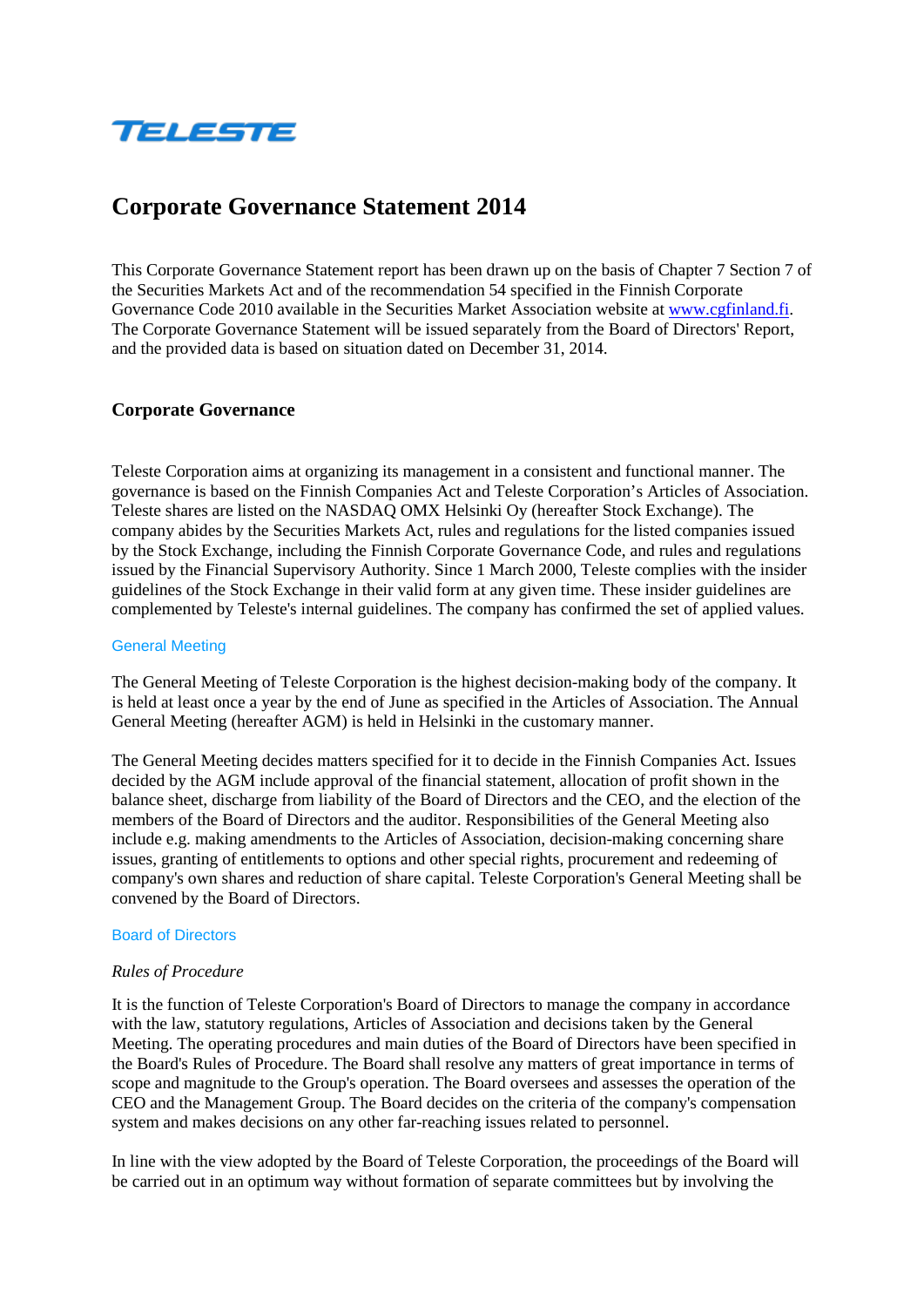entire Board in the so-called committee proceedings. The Board is also carrying out the duties of the Audit Committee.

The Board shall conduct an annual evaluation of its performance and working methods. The Board of Teleste Corporation has laid down rules of procedure according to which the essential duties of the Board include the following:

• Provision for the company business strategy and its revision at regular intervals,

- Approval of annual budgets and supervision of their implementation,
- Decisions concerning major investments and divestments,
- Handling and approval of annual financial statements and interim reports,

• Appointment of the CEO and discharging him from his duties and specification of his responsibilities and conditions of work,

• Decisions concerning incentive and bonus systems involving management as well as personnel and presentation of any related proposals to the AGM as required,

• Annual revision of any essential risks related to the company operation and management thereof,

• Laying down the company values and policies.

# *Election and Term of Office of the Board of Directors*

According to the Articles of Association, the Board consisting of a minimum of three and a maximum of eight members will be elected annually at the Annual General Meeting. Members shall hold office until the end of the next Annual General Meeting. The Board shall elect Chairman of the Board from amongst its members.

In its meeting held on April 1, 2014, the AGM elected the six persons specified below to the Board of Directors of Teleste Corporation. Marjo Miettinen was elected Chairperson by the members of the Board.

Marjo Miettinen, Chairperson, b. 1957, M.Sc. (Ed.), EM Group Oy, Board Professional, Board Member since 2009

Pertti Ervi, Member of the Board, b. 1957, B.Sc. (Eng.), Independent Consultant, Board Member since 2009

Jannica Fagerholm, Member of the Board, b. 1961, M.Sc. (Econ.), Signe and Ane Gyllenberg Foundation, Managing Director, Board Member since 2013

Esa Harju, Member of the Board, b. 1967, M.Sc. (Eng.), Ixonos Plc, President and CEO, Board Member since 2012

Kai Telanne, Member of the Board, b. 1964, M.Sc. (Econ.), Alma Media Corporation, CEO, Board Member since 2008

Petteri Walldén, Member of the Board, b. 1948, M.Sc. (Eng.), Board Member since 2009

The Members of the Board are not employed by the company, and are in line with the issued Finnish recommendations independent of the company and any significant shareholders of it with the exception of Chairperson Marjo Miettinen, who is a Board Member of EM Group Oy, a significant shareholder.

In 2014, the Board of Directors of Teleste Corporation had 9 meetings. The attendance of the Directors at the Board meetings was 100%. In addition to the Members of the Board the meetings were attended by the CEO, the Deputy CEO and concerning interim reports also the CFO and persons invited separately as required.

#### *Remuneration for the Members of the Board*

The remuneration of the Members of the Board of Directors is decided on by the Annual General Meeting. On April 1, 2014, the AGM decided that the Chairman of the Board be paid until the next AGM EUR 40 000 per year and each Member EUR 28 000 per year. Remuneration for the Members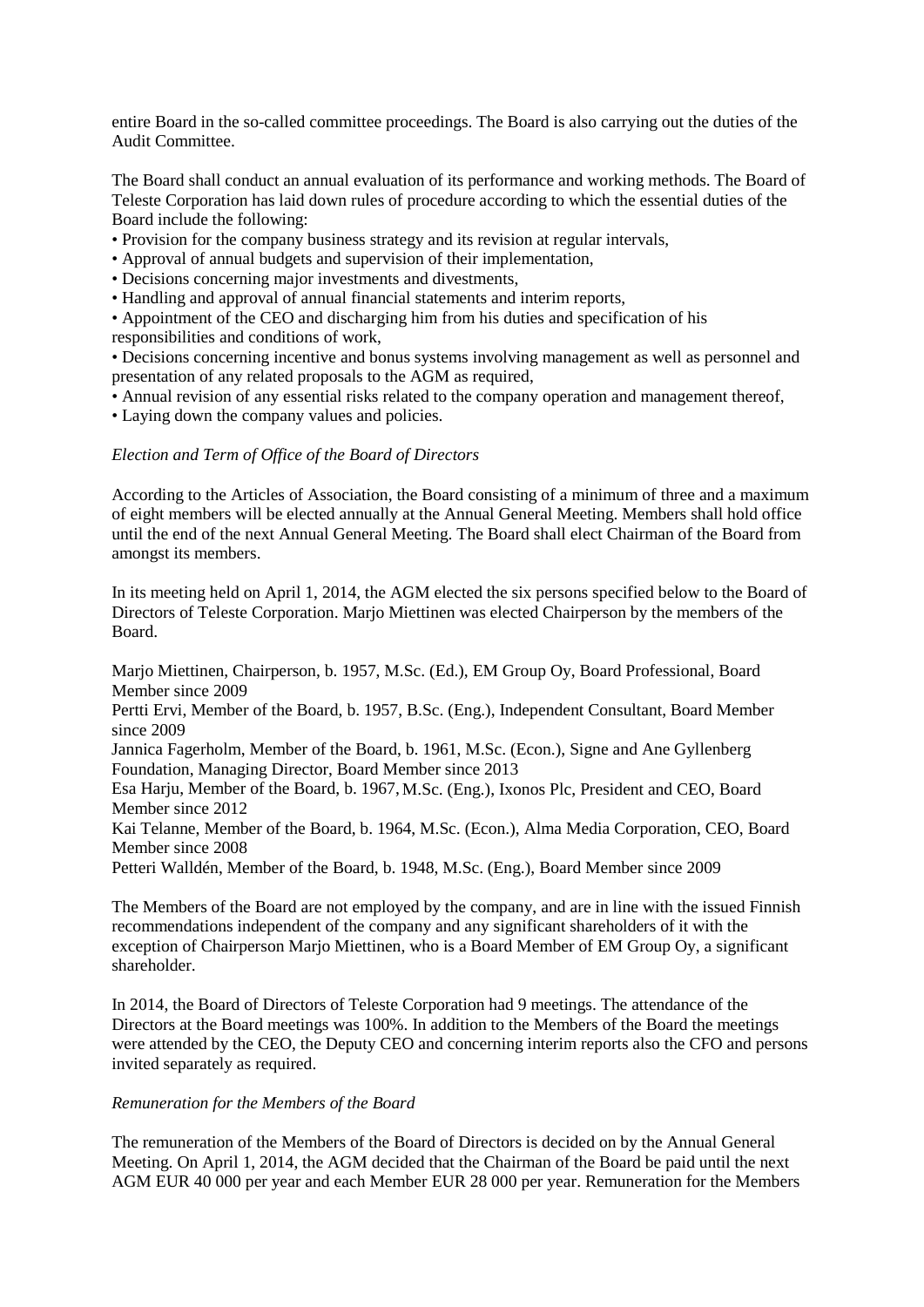of the Board will be paid so that 40% of the specified annual amount will be used to purchase Teleste's shares or alternatively the shares may be conveyed by using the own shares held by the company, and the rest will be paid in cash.

Salaries, remuneration and other benefits paid in 2014 to the Board of Directors were as follows: Marjo Miettinen, EUR 40 000 including 3 572 Teleste shares Pertti Ervi, EUR 28 000 including 2 500 Teleste shares Jannica Fagerholm, EUR 28 000 including 2 500 Teleste shares Esa Harju, EUR 28 000 including 2 500 Teleste shares Kai Telanne, EUR 28 000 including 2 500 Teleste shares Petteri Walldén, EUR 28 000 including 2 500 Teleste shares

# President and CEO

The company's CEO is in charge of the Group's business operations and corporate governance in line with the law, Teleste Corporation's Articles of Association as well as instructions and regulations issued by the Board.

Detailed terms of employment of the CEO are specified in a separate contract which has been approved by the Board. CEO is not a member of Teleste's Board of Directors. The current President and CEO of Teleste, Jukka Rinnevaara, b. 1961, M.Sc. (Econ.), assumed his present responsibilities on November 1, 2002. The CEO is assisted by the Corporate Management Group.

The company Board of Directors decides on the salary, remuneration and other benefits received by the CEO. Salary, remuneration and other fringe benefits paid in 2014 to the CEO of Teleste Corporation totaled EUR 438 290,40. In addition, there was an additional pension payment of 50 006,84 EUR in the financial year. There were no share based benefits in the financial year.

The contractual age of retirement of CEO Jukka Rinnevaara is 60. Charges resulting from additional voluntary pension scheme are included in the post-employment benefits. Pension liability of EUR 70 000 related to this additional pension plan is included in Teleste Corporation's balance sheet. As to the contract of CEO Rinnevaara, his term of notice has been specified as six (6) months in case the CEO decides to withdraw, and eighteen (18) months should the contract be terminated by the company. Upon termination of contract of the CEO by the company, the CEO will be paid a compensation corresponding to eighteen (18) months without benefits.

# Management Group

The Teleste Corporation Management Group is chaired by the CEO who reports to the Board of Directors. On December 31, 2014, the Group's Management Group consisted of seven members including the CEO, to whom the Management Group members report. Members of the Management Group are the directors of Teleste's business areas and the Group Management. Subsidiaries are operating as parts of the business areas.

The Management Group handles the main issues that concern managing the company, such as issues related to strategy, budget, interim reports and acquisitions, and prepares investments for approval by the Board of Directors. The Management Group meets, as a rule, once a month and at other times, when necessary.

Decisions concerning incentive and remuneration systems for the management are made by the Board of Directors based on proposal made by the CEO.

Salary for all members of the Management Group consists of a fixed basic salary and a results-based bonus. The amount of results-based bonus is determined by the company performance, the business area in question and other key operative objectives.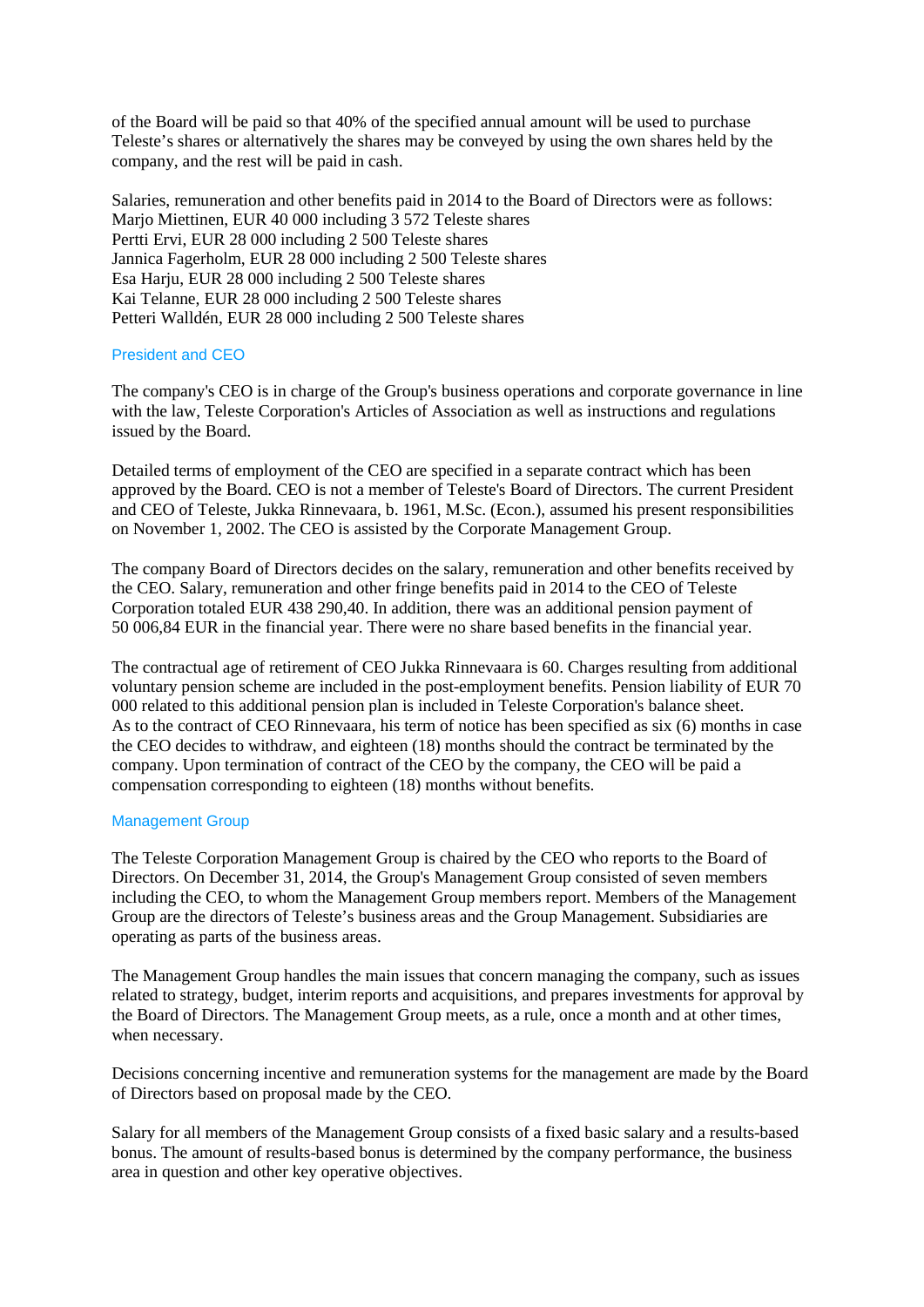The Management Group including the CEO have a group pension plan in which the members' retirement age is 60 years. The planned amount of pension is 60% of the regular annual earnings paid in the four years preceding the occurrence of retirement. In this calculation, pensions to be paid in line with the Employees' Pensions Act (TyEL) will be taken into account.

# **Incentive Schemes and Ownership by the Management**

#### Share Ownership and Options of the Management Group

On December 31, 2014, Teleste Corporation's CEO owned 44 436 Teleste Corporation's shares. Other members of the Management Group owned 11 627 Teleste Corporation's shares.

On 31 December, 2014, Teleste did not have any running stock option programs and the CEO and the members of Teleste Corporation's Management Group did not hold any Teleste options.

For holdings held by the CEO and the Management Group, see Notes section: Related party transactions.

#### Teleste Management ll Oy

On 5 December, 2011, Teleste Corporation's Board of Directors decided on two new share-based incentive schemes for the members of the Management Group and for the key personnel. The systems are designed to unify the objectives of the owners, members of the Management Group, and the key personnel to increase the company's value, as well as to commit the members of the Management Group and the key employees by encouraging them to acquire and hold shares of the company and to offer them competitive compensation systems based on the long-term ownership of the company's shares. For such shareholding, some members of the Management Group established a company by the name of Teleste Management II Oy, the entire share capital of which they or their controlled corporations own.

This system is valid until the spring of 2015, when the system is intended to be dissolved in a manner decided later. Transfer of shares owned by Teleste Management II Oy is restricted during the system's period of validity. Holdings in Teleste Management II Oy by the members of the Management Group will be, as a rule, valid until the dissolution.

On 31 December, 2014, Teleste Management II Oy was in possession of 542 000 Teleste Corporation's shares. CEO's holding in the Teleste Management II Oy shares stands at 31.25% while the ownership by other members equals 68.75%.

# **Auditing, Revisions, and Audit Expenses**

The term of office of Teleste Corporation auditor expires at the closing of the first Annual General Meeting following the election. On April 1, 2014, Teleste AGM selected Authorized Public Accountants KPMG Oy Ab for the company auditor. The company's Chief Auditor is Esa Kailiala, KHT auditor (authorised public accountant).

In addition to their statutory duties the auditors report to the Teleste Corporation Board of Directors and attend the Board meeting at least once a year.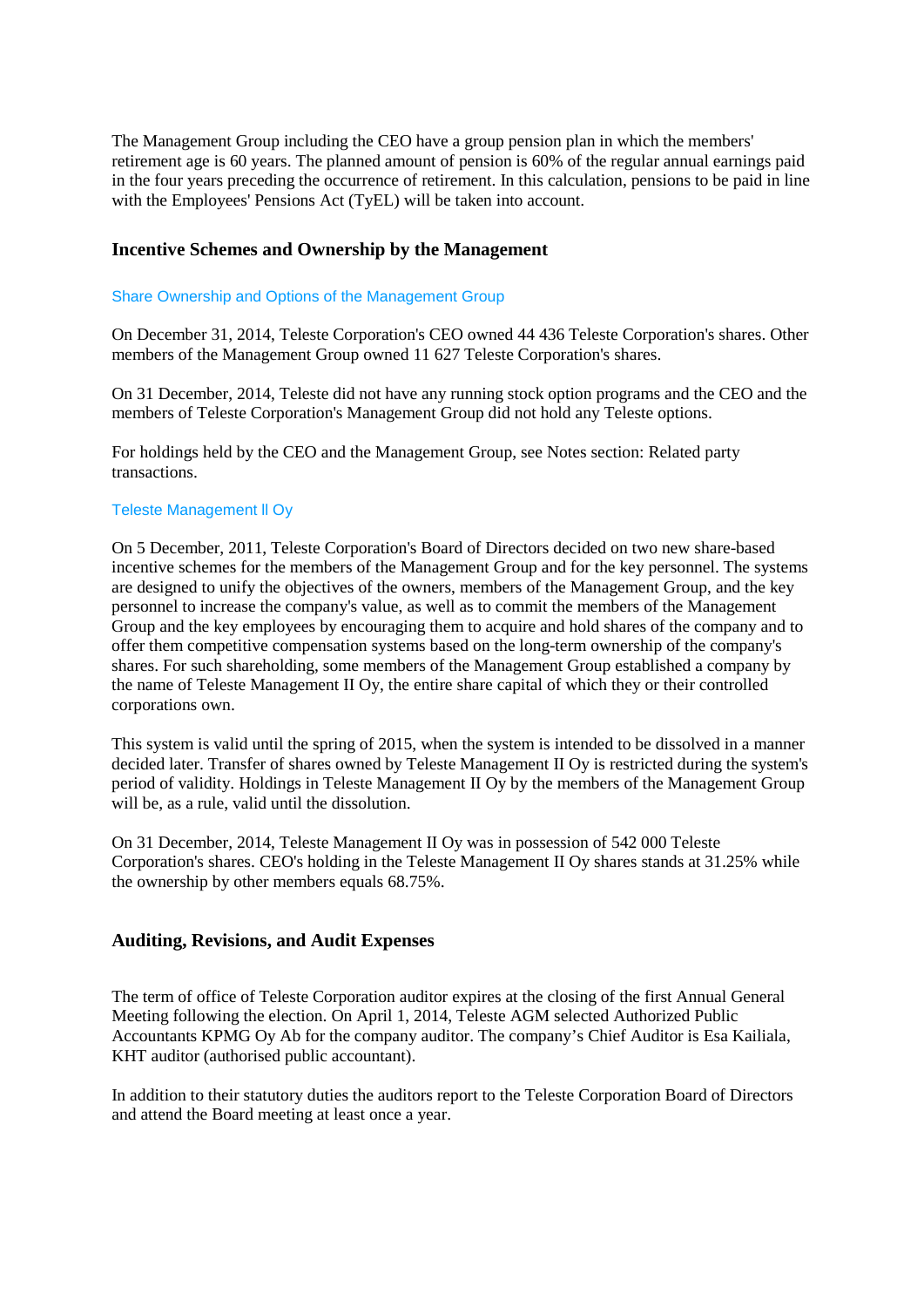In 2014, Teleste Group's auditing expenses totaled EUR 210 000in which the share of KPMG was EUR 150 000. Moreover, auditing units of KPMG have supplied Teleste Group companies with other consultation worth total EUR 73 000and other than KPMG auditors for EUR 37 000.

# **Insiders**

Since 1 March 2000, Teleste complies with the insider guidelines issued by the Board of Directors of NASDAQ OMX Helsinki Oy in their valid form at any given time. These insider guidelines are complemented by Teleste's internal guidelines.

Membership in Teleste's permanent public insider circle is based on position. Thus, the group consists of Members of the Board of Directors, CEO and the auditors. Furthermore, the extended permanent public insider register includes members of the Management Group and the CEO's assistant. Teleste has also permanent company-specific insiders.

Moreover, insider rules and regulations include provisions concerning temporary commercial activities. Project-specific insider register includes personnel who, based on their position, have access to company's project-specific information, which upon publication may affect the value formation of the company's share. The CEO will assess, on a case-by-case basis, whether an issue or arrangement under preparation will be defined as a project.

It is recommendable for an insider to time any intended trading involving company shares and derivatives in such a manner that optimum information affecting the value of the shares is available in the market at the time. The permanent members of Teleste's insider register are obliged by the socalled Silent Period during which trading on company shares is banned completely for 14 days preceding publication of interim reports and the financial statements. During the specified period Teleste will not engage in any meetings with investors or analysts and no Teleste Group representative is allowed to comment upon company results.

The company insider administration is included in the SIRE system of Euroclear Finland Oy.

# **Internal Supervision, Risk Management and Internal Auditing**

# Internal Supervision

Teleste's internal supervision is designed to support the implementation of the strategy and to ensure the achievement of the specified goals, compliance with the regulations as well as reliability and correctness of the conducted financial reporting. Internal supervision is based on Teleste's values and corporate culture as well as on mutually supporting structures and processes within the Group and operational levels. Management of the Group and the business units monitor the internal supervision as part of their normal managerial duties while the Board evaluates and ensures its correctness and efficiency. Supported by Teleste's centralised controller function, management of the relevant business area in both of our business areas answers for the compliance with the internal supervision principles on every level of the area in question.

# Risk Management

Group risk policy with the relevant principles and objectives are subject to approval by the Teleste Board of Directors. Risk management is based on the specified strategic and business objectives of the Teleste Group. Risk management aims to ensure achievement of operational goals so that essential risks affecting the business operation and posing a threat to its objectives are identified and these will